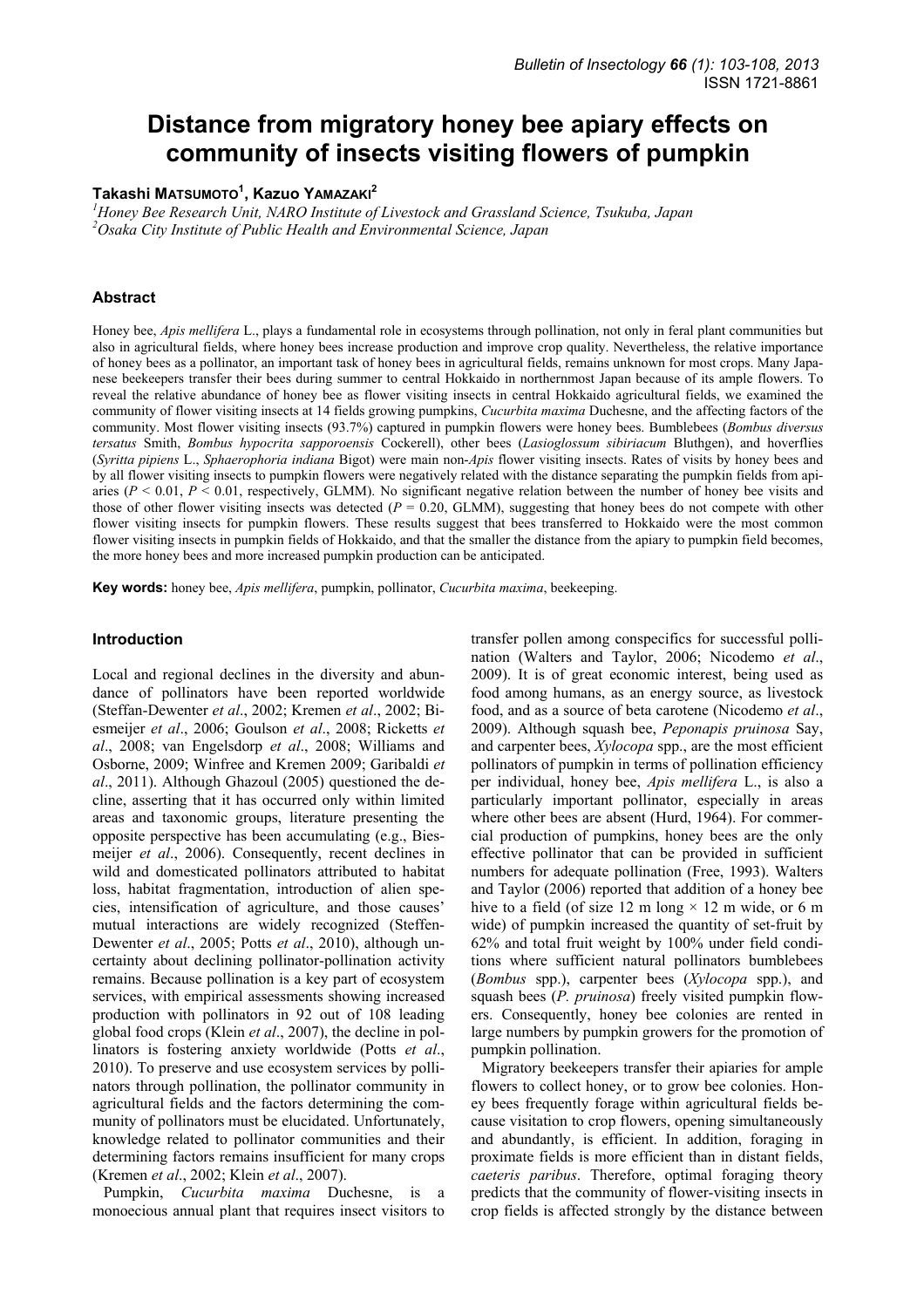an apiary and a crop field. Nevertheless, few studies have examined the positional relation between apiaries and the community of flower visiting insects in a pumpkin field, although previous studies revealed appropriate numbers of bee colonies within pumpkin fields for sufficiency of pollination (Eckert, 1962; Wolfenbarger, 1962) and the addition of a honey bee hive within the field increased pumpkin production (Fuch and Müller, 2004; Walter and Taylor, 2006; Nicodemo *et al*., 2009).

This study was undertaken to examine the community of flower visiting insects and affecting factors of the community for *C. maxima* flowers in central Hokkaido, the northernmost main island of Japan, where many migratory beekeepers set bee hives during summer when pumpkins are in full bloom there. We particularly addressed the distance from the apiary to a pumpkin field as a factor shaping the community of flower visiting insects.

## **Materials and methods**

This study was conducted in *C. maxima* fields in Wassamu, central Hokkaido, Japan (44.01°-04°N, 142.35°- 43°E; figure 1). The area produces pumpkin, rice (*Oryza sativa* L.), cabbage (*Brassica oleracea* L.), soybean (*Glycine max* L.), and includes secondary forests (*Picea jezoensis* Carriere, *Abies sachalinensis* Masters). Pumpkin is an important primary crop in Wassamu, both in terms of planted area (768 ha) and annual production (8260 t). Many Japanese migratory beekeepers transfer their bee colonies to the area because of its ample flowers, and its cool, dry weather during summer. In the area, we mapped all apiaries (total 220 hives) and arbitrarily chosen 14 pumpkin fields with various distances from the apiaries. Then we measured the distances between the pumpkin fields and the closest neighbouring apiaries using GPS (NVG-M2 YAMANAVI2; MOVEON Co. Ltd., Tokyo). Wild *A. mellifera* do not exist in Japan. No insecticide was applied in the pumpkin field during the study period.



**Figure 1.** Area of study, locations and ID numbers of the 14 study fields of pumpkins  $(C.$  maxima)  $\otimes$  and locations of the apiary ∆.

Pumpkin is a monoecious plant with yellow showy pistillate and staminate flowers occurring singly in the axils of the leaves (Free, 1993). The seed set of pumpkin depends on insect pollination (Fuch and Müller, 2004; Nicodemo *et al*., 2009). Floral longevity is restricted to approximately 4 hr in the morning (Hoehn *et al*., 2008). The start of blooming in Hokkaido during the study period was approximately 5:00 AM (Tamura, 1959).

We established a 50 m or 100 m transect parallel to field margin, depending on the abundance of pumpkin flowers in a field. When a straight transect could not be established because of insufficient field length, two transects were established parallel to ridges. We sampled all insects visiting pumpkin flowers along the transect using an insect net during July 24 - August 1, 2011. Sampling was conducted only on days with clear weather and between 6:00 and 9:00 because pumpkin flower fertility drops after blooming, and no fruit set took place after 9:00 AM (Nicodemo *et al*., 2009). Each field was sampled twice. The order of sampling was randomized. Sampled insects were brought to a laboratory for subsequent identification. Specimens were deposited in a Honeybee Research Unit, NARO, National Institute of Livestock and Grassland Science.

#### Statistical analysis

To assess whether the distance separating the apiary from pumpkin fields affected the pollination community on pumpkin flowers, we applied a generalized linear mixed model (GLMM; Wolfinger and O'Connell, 1993), assuming a binomial error structure and using the logit function. The response variable was visitation by insects (honey bees only, or all flower-visiting insects) to each pumpkin flower. The distance from the apiary to the field, and the pumpkin field were designated respectively as fixed and random effects. Numbers of pumpkin flowers per meter along the transect were also designated as fixed effects as an index of quantity in resources. To examine whether honey bees compete against other insects for pumpkin flowers, we also conducted statistical analysis using a GLMM with a Poisson error structure and a log link function. The number of non-honey bee insects was assigned to the response, and the number of honey bees sampled within a field and the number of pumpkin flowers per meter along the transect as an index of the quantity of resources were assigned to fixed effects. Pumpkin fields were assigned to random effects. All analyses were conducted using software (R ver. 2.11.1; R Development Core Team, 2010).

## **Results**

In total, 348 individuals of 14 species were sampled on the pumpkin flowers (table 1). Among insects visiting pumpkin flowers, Hymenoptera (97.1%) was predominant, but Diptera and Coleoptera were represented by few individuals: 7 (2.0%) and 2 (0.6%), respectively. Of Hymenoptera, *A. mellifera* was dominant, accounting for 93.7% of all flower visiting insects. *Bombus diversus tersatus* Smith, *Bombus hypocrita sapporoensis* Cockerell, *Lasioglossum sibiriacum* Bluthgen, *Lasioglossum*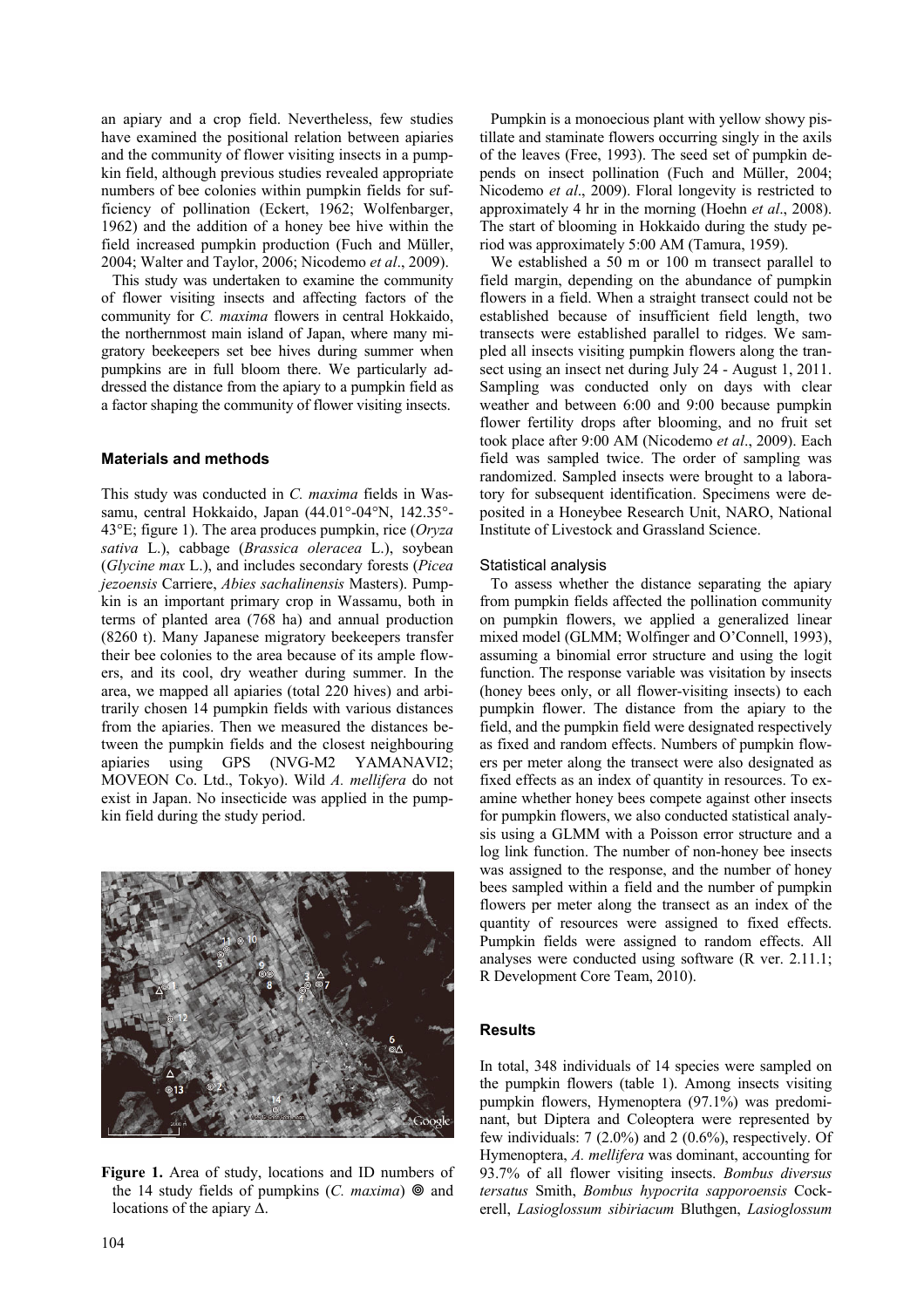|                             |              |                   |         |         | ID              |          | of pumpkin field                                  |                            |              |                |                |              |              |              |
|-----------------------------|--------------|-------------------|---------|---------|-----------------|----------|---------------------------------------------------|----------------------------|--------------|----------------|----------------|--------------|--------------|--------------|
|                             | 1            | 2                 | 3       | 4       | 5               | 6        | 7                                                 | 8                          | 9            | 10             | 11             | 12           | 13           | 14           |
| No. flowers                 | 117          | 170               | 27      | 62      | $\overline{57}$ | 30       | 59                                                | 37                         | 96           | 146            | 48             | 86           | 83           | 103          |
| $(Mean \pm S.D.)$           | ± 23         | ± 21              | $\pm$ 1 | $\pm$ 1 | $\pm$ 9         | $\pm$ 17 |                                                   | $\pm 10$ $\pm 14$ $\pm 37$ |              | $\pm 27$       | ± 22           | $\pm 25$     | $\pm 26$     | $\pm$ 37     |
| Distance to nearest         |              | $0.05 \quad 0.53$ |         |         |                 |          | 0.36 0.87 1.97 0.03 0.74 1.46 1.68 2.67 2.46 0.67 |                            |              |                |                |              | 0.39         | 2.13         |
| neighbouring apiary (km)    |              |                   |         |         |                 |          |                                                   |                            |              |                |                |              |              |              |
| <b>Honey</b> bees           |              |                   |         |         |                 |          |                                                   |                            |              |                |                |              |              |              |
| Apis mellifera              | 62           | 85                | 14      | 13      | 3               | 28       | 42                                                |                            | 6            | $\mathfrak{Z}$ | $\overline{4}$ | $\tau$       | 45           | 14           |
| <b>Bumblebees</b>           |              |                   |         |         |                 |          |                                                   |                            |              |                |                |              |              |              |
| Bombus diversus tersatus    |              |                   |         |         |                 | 1        |                                                   |                            |              |                |                |              | $\mathbf{1}$ |              |
| Smith                       |              |                   |         |         |                 |          |                                                   |                            |              |                |                |              |              |              |
| B. yezoensis Matsumura      |              |                   |         |         |                 |          |                                                   |                            |              |                |                |              |              |              |
| B. shrencki albidopleuralis | 1            |                   |         |         |                 |          |                                                   |                            |              |                |                |              |              |              |
| Skorikov                    |              |                   |         |         |                 |          |                                                   |                            |              |                |                |              |              |              |
| B. pseudobaicalensis Vogt   | 1            |                   |         |         |                 |          |                                                   |                            |              |                |                |              |              |              |
| B. hypocrita sapporoensis   | 1            |                   |         |         | 1               |          |                                                   |                            |              |                |                |              |              |              |
| Cockerell                   |              |                   |         |         |                 |          |                                                   |                            |              |                |                |              |              |              |
| <b>Hoverflies</b>           |              |                   |         |         |                 |          |                                                   |                            |              |                |                |              |              |              |
| Syritta pipiens L.          |              |                   |         |         |                 |          |                                                   | 1                          |              |                |                |              | 1            |              |
| Sphaerophoria indiana Bigot | -1           | $\mathbf{1}$      |         |         |                 |          |                                                   |                            |              | 1              |                |              | $\mathbf{1}$ |              |
| <b>Other bees</b>           |              |                   |         |         |                 |          |                                                   |                            |              |                |                |              |              |              |
| Lasioglossum sp.            |              |                   |         |         | $\mathbf{1}$    |          |                                                   |                            |              |                |                |              |              | $\mathbf{1}$ |
| Lasioglossum sibiriacum     |              |                   |         | 1       |                 |          |                                                   |                            |              |                |                | $\mathbf{1}$ | 1            |              |
| Bluthgen                    |              |                   |         |         |                 |          |                                                   |                            |              |                |                |              |              |              |
| <b>Beetles</b>              |              |                   |         |         |                 |          |                                                   |                            |              |                |                |              |              |              |
| Popillia japonica Newman    |              |                   |         |         |                 |          |                                                   |                            | 1            |                |                |              |              |              |
| Atrachya menetriesi         | $\mathbf{1}$ |                   |         |         |                 |          |                                                   |                            |              |                |                |              |              |              |
| Faldermann                  |              |                   |         |         |                 |          |                                                   |                            |              |                |                |              |              |              |
| <b>Sawfly</b>               |              |                   |         |         |                 |          |                                                   |                            |              |                |                |              |              |              |
| Allantus luctifer Smith     |              |                   |         |         |                 |          |                                                   |                            | $\mathbf{1}$ |                |                |              |              |              |
| Ant                         |              |                   |         |         |                 |          |                                                   |                            |              |                |                |              |              |              |
| <i>Formica</i> sp.          |              |                   |         |         |                 |          |                                                   |                            |              |                |                |              |              |              |

**Table 1.** Community of flower visiting insects on pumpkin flowers in the 14 study fields in central Hokkaido, Japan during July 22 - August 1, 2011. Insects captured from two samples in the same field were combined.

sp. were sampled more than once. Mean  $\pm$  S.D. of the number of species captured within a field were  $2.57 \pm 1.55$  (range, 1-6). The distance from an apiary to a pumpkin field negatively affected the rate of visits by honey bee to flowers  $(P < 0.01$ ; figure 2; table 2). The flower density in each field and interaction between the effects of flower density and the distance did not affect the visitation rate by honey bee significantly ( $P = 0.38$ ) for flower density,  $P = 0.77$  for interaction; table 2). Numbers of non-honey bee insects visiting pumpkin

**Table 2.** Results of generalized linear mixed models (GLMMs) examining the effects of the distance from apiaries to pumpkin fields, number of flowers / m, and their interaction with the visitation rate of *A. mellifera* to pumpkin flowers.

| Fixed effects                     | Coefficient $\pm$ S.E. |
|-----------------------------------|------------------------|
| Distance                          | $-1.269 \pm 0.408$ *   |
| No. Flowers $/m$                  | $-0.171 \pm 0.195$     |
| Distance $\times$ No. Flowers / m | $0.054 \pm 0.181$      |

Estimated coefficients and standard errors (S.E.) are shown for the effects of the distance from apiaries to fields, No. Flowers / m, and their interaction on the visitation rate of honey bees to pumpkin flowers. \* denotes *P* < 0.01.

flowers within a field were not significantly related with the number of honey bees visiting (estimated coefficient  $\pm$  standard error,  $0.06 \pm 0.048$ ,  $P = 0.20$ , GLMM; figure 3). The distance from the apiary to the field significantly and negatively influenced the visitation rate by all insects combined (figure 4; table 3). Neither the flower density nor an interaction term between the flower density and the distance was significantly related with the visitation rate by all insects ( $P = 0.42$  for flower density,  $P = 0.85$  for interaction; table 3).

**Table 3.** Results of generalized linear mixed models (GLMMs) examining the effects of the distance from apiaries to pumpkin fields, number of flowers / m, and their interaction with the visitation rate of all insects to pumpkin flowers.

| Fixed effects                     | Coefficient $\pm$ S.E.   |
|-----------------------------------|--------------------------|
| <b>Distance</b>                   | $-1$ 137 $\pm$ 0 357 $*$ |
| No. Flowers $/m$                  | $-0.141 \pm 0.175$       |
| Distance $\times$ No. Flowers / m | $0.031 \pm 0.1604$       |

Estimated coefficients and standard errors (S.E.) are shown for the effects of the distance from apiaries to fields, No. Flowers / m, and their interaction on the visitation rate of all insects to pumpkin flowers.  $*$  denotes  $P \leq 0.01$ .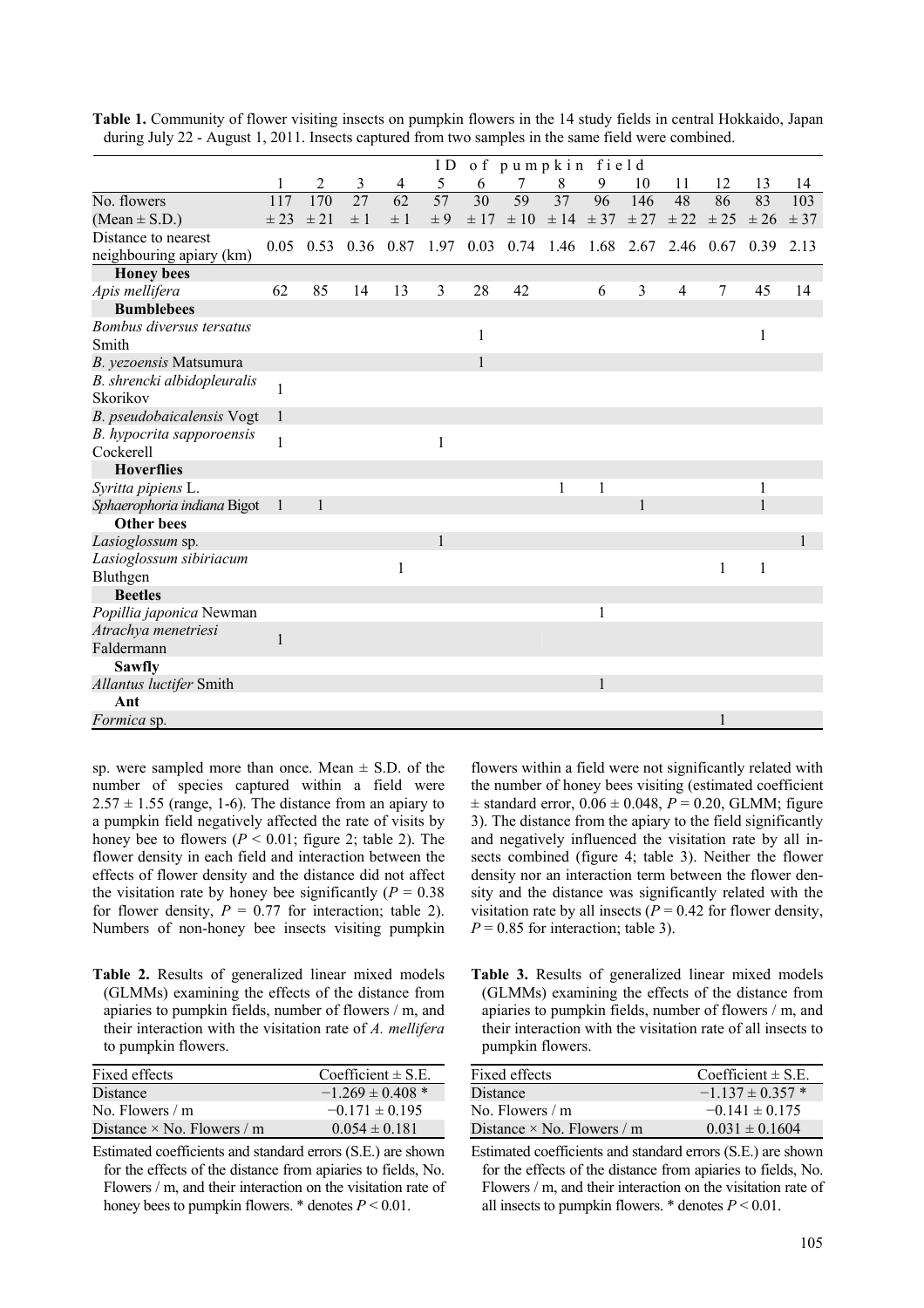

Distance from bee hive (km)

**Figure 2.** Relation of the visit rate by honey bees per pumpkin flower with the distance from the apiary to pumpkin fields (km). Visit rates by honey bees were measured by dividing the numbers of honey bees sampled by the number of pumpkin flowers blooming along the transect during a sampling date. Sampling was conducted twice at each pumpkin field during July 22 - August 1, 2011. Each plot represents the visit rate at a given field on a given date. These plots are not weighted by the number of flowers in each field, although the total number is considered in the GLMM analyses.



No. A. mellifera visiting pumpkin flowers

**Figure 3.** Relation between the number of flower visiting insects other than honey bee and the number of honey bees visiting pumpkin flowers. Sampling was conducted twice at each of 14 pumpkin fields during July 22 - August 1, 2011. Each plot represents the quantities of flower visiting insects at a given field on a given date.



**Figure 4.** Relation among visit rates by all insects per pumpkin flower and the distance from the apiary to pumpkin fields (km) in central Hokkaido, Japan. Visit rates by all insects were measured by dividing the quantities of all insects sampled by the number of pumpkin flower blooming along the transect during the census. Sampling was conducted twice at each of 14 pumpkin fields during July 22 - August 1, 2011. Each plot represents the visit rate at a given field on a given date. These plots are not weighted by the number of flowers in each field, although the total number is considered in the GLMM analyses.

## **Discussion**

This study revealed that 96.8% of all insects visiting *C. maxima* flowers are bees. Of those, *A. mellifera* is the most common pumpkin-flower-visiting insect (96.7% of all bees), which agrees with results of previous studies (McGregor, 1976; Fuchs and Müller, 2004; Nicodemo *et al*., 2009). The study area is famous nationwide for its pumpkin production. In addition to pumpkin abundance, crops are usually planted almost simultaneously. Consequently, during the pumpkin flowering season, pumpkin fields, where mass-flowering of only one species occurs in extremely high density, are very attractive to honey bees. Honey bees have a high search ability for flower resources, foraging optimally in terms of energy and time efficiency (Seeley, 1995), and visit only one species of flower in a bout. For that reason, honey bees actively visit pumpkin flowers, thereby becoming the most common insect visiting pumpkin flowers in the area, where many apiaries operate during summer.

Floral visitation rates alone are not a good indicator of pollination effectiveness (Javorek *et al.,* 2002). Honey bees are not shown to be as efficient as bumblebees (Fuchs and Müller, 2004; Artz and Nault, 2011), squash bees, *Peponapis pruinosa* Say (Hurd, 1964), or native bees *Osmia cornuta* Latreille (Bosch and Blas, 1994) in terms of pollination efficiency per visit by an individual. Hoehn *et al*. (2008) reported that pollinator diversity,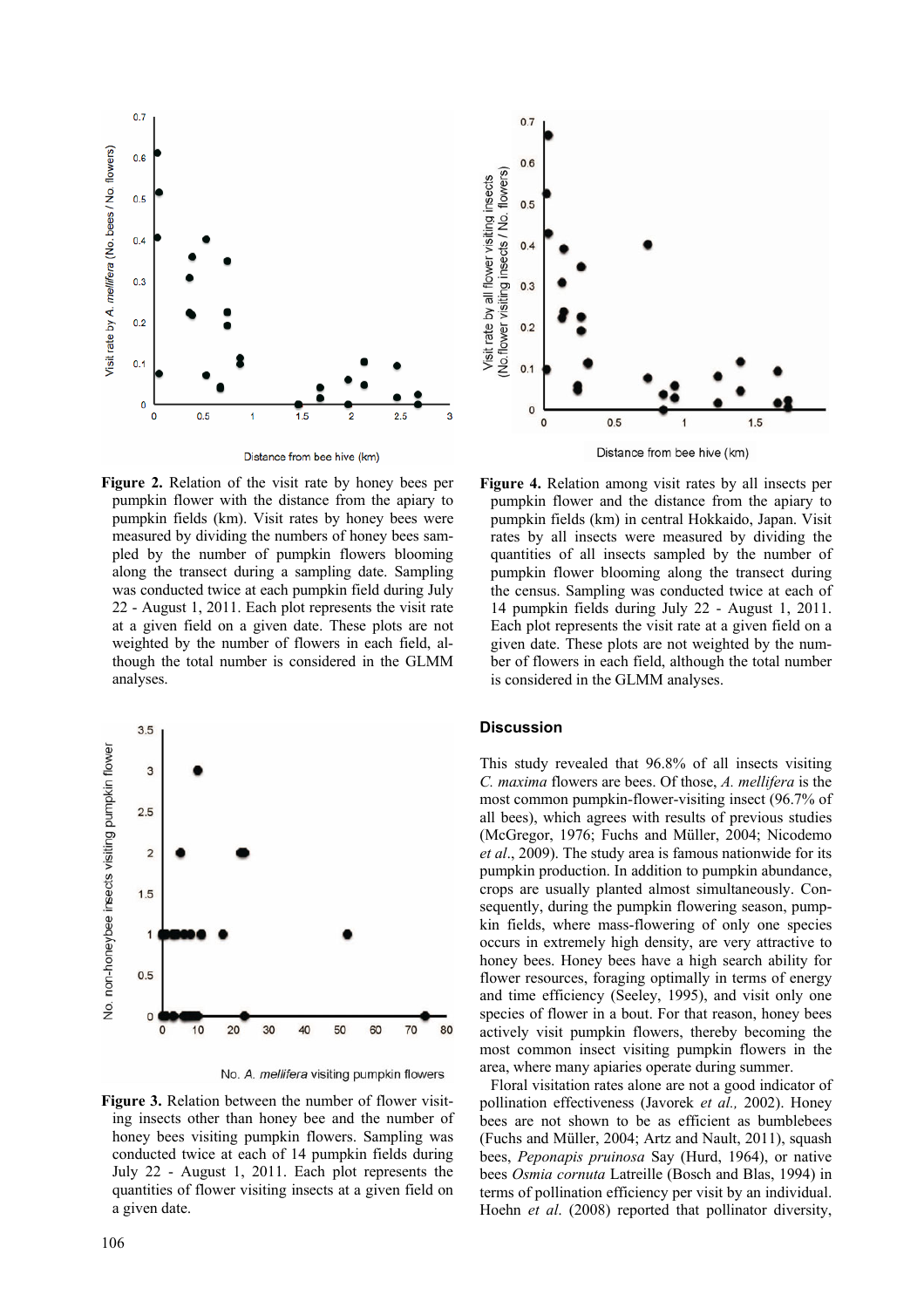not abundance, is positively related to the seed set of other pumpkin species, *Cucurbita moschata* Duchesne ex Poiret. Consequently, honey bees might contribute less to the pollination of pumpkins than expected from the frequency of the flower visiting insect fauna. Honey bees, however, are the most abundant flower visitors in the fields. They probably provide the service of pollinators for pumpkin here.

Walter and Taylor (2006) reported that even under field conditions with sufficient natural pollinators, the addition of honey bees increased the production of *C. maxima*. In addition, significant negative relation between quantities of honey bees and other flower visiting insects was not detected in this study, suggesting that visits by honey bees to pumpkin flowers do not interfere with pumpkin pollination by other native pollinators even if pollination efficiency by honey bees is less than that of other native bees. Failure to detect a significantly positive relation between visitation rates by honey bees, or all flower visiting insects combined and the number of flowers also suggests that flower resources are sufficient for honey bees, or all insects. In the study area, a greater number of pumpkin flowers bloom during the flowering season. Each pumpkin flower has ample nectar. Therefore, resources for flower visiting insects during the blooming period of pumpkin might probably exceed the demand of insects, or declining native flower visiting insects because of habitat loss, agricultural intensification, and pesticide use (Steffan-Dewenter *et al*., 2002; Kremen *et al*., 2004; Potts *et al*., 2010) prevents detection of competition among insects. Considering that farms aside from organic farms near natural habitats have experienced greatly reduced diversity and abundance of natural bees (Kremen *et al*., 2002), and pumpkin production has suffered severe losses, partly because of decreased availability of pollinators (Fuchs and Müller, 2004). As Garibaldi *et al*. (2011) pointed out, addition of a honey bee hive to pumpkin fields cannot completely resolve the deficiency of pollination services. However, at least under the present environment, it should not be disputed that honey bees are primary pollinators in these pumpkin fields.

The closer the proximity of the apiary and pumpkin field becomes, the higher the visitation rate by honey bees per pumpkin flower in the field. Nicodemo *et al*. (2009) demonstrated that the higher the number of visits of honey bees, up to 16 per flower, by honey bees, the greater was the set fruit, fruit size, and weight fruit, and the set seed. We did not count the total visit numbers per flower, although we measured the visit rate by honey bees per flower. Considering, however, that the reception period of pumpkin flowers to pollination is extremely restricted (Tepedino, 1981; Hoehn *et al*., 2008), and that the visit rate by non-honey bee per pumpkin flower was low, the high visitation rate by honey bees, attributable to the foundation of an apiary near the field, probably contributes to the increase in pumpkin production at our study site.

Recently, negative effects of insecticides applied to agricultural fields have been particularly investigated as a potential cause of decline in honey bees (Allen-Wardell *et al*., 1998; Chauzat *et al*. 2006; Oldroyd, 2007; Johnson *et al*., 2010; Maini *et al*., 2010; Potts *et al*., 2010; Lu *et al*., 2012). In the study area, most pumpkin growers cultivate rice as well as pumpkins. Both crops are frequently situated as mutually adjacent. Taniguchi *et al*. (2012) reported that control for stinkbugs within rice fields during summer, when pumpkin flowers are in full bloom, causes severe damage to honey bees. As shown by this study, pumpkin growers can benefit from the establishment of apiaries near pumpkin fields, meaning that growers might suffer if beekeepers transfer their apiaries far from pumpkin fields to avoid side-effects of insecticides applied to rice fields. To protect the benefits of honey bees gained through pollination, growers should reconsider their pest control programs incorporating insecticides.

## **Conclusion**

In central Hokkaido, the northernmost main island of Japan, where many beekeepers transfer their domestic bees (*A. mellifera*) during summer, Honey bee is the common flower-visiting insect for pumpkin. Significant negative relations were found between the visit rates of pumpkin flowers by honey bees only, or by all insects combined, and the distance from the apiary to the pumpkin field. Combined with previous studies demonstrating that a numerical increase in visits by insects to pumpkin flowers led to an increase in pumpkin yields, establishment of apiaries near pumpkin fields can be advantageous for growers through increased pumpkin production.

#### **Acknowledgements**

We thank Mr. S. and Y. Hasada for guidance to locations of their apiaries, and thank pumpkin growers for permission to conduct studies in their fields. This study was supported in part as a Research and Development Project for Application in Promoting New Policy of Agriculture Forestry and Fisheries (22010) from the Japanese Ministry of Agriculture, Forestry and Fisheries.

#### **References**

- ALLEN-WARDELL G., BERNHARDT P., BITNER R., BURQUEZ A., BUCHMANN S., CANE J., COX P. A., DALTON V., FEINSINGER P., INGRAM M., INOUYE D., JONES C. E., KENNEDY K., KEVAN P., KOOPOWITZ H., MEDELLIN R., MEDELLIN-MORALES S., NABHAN G. P., PAVLIK B., TEPEDINO V., TORCHIO P., WALKER S., 1998.- The potential consequences of pollinator declines on the conservation of biodiversity and stability of food crop yields.- *Conservation Biology*, 12: 8-17.
- ARTZ D. R., NAULT B. A., 2011.- Performance of *Apis mellifera*, *Bombus impatiens*, and *Peponapis pruinosa* (Hymenoptera: Apidae) as pollinators of pumpkin.- *Journal of Economic Entomology*, 104: 1153-1161.
- BIESMEIJER J. C., ROBERTS S. P. M., REEMER M., OHLEMULLER R., EDWARDS M., PEETERS T., SCHAFFERS A. P., POTTS S. G., KLEUKERS R., THOMAS C. D., SETTELE J., KUNIN W. E., 2006.- Parallel declines in pollinators and insect-pollinated plants in Britain and the Netherlands.- *Science*, 313: 351-354.